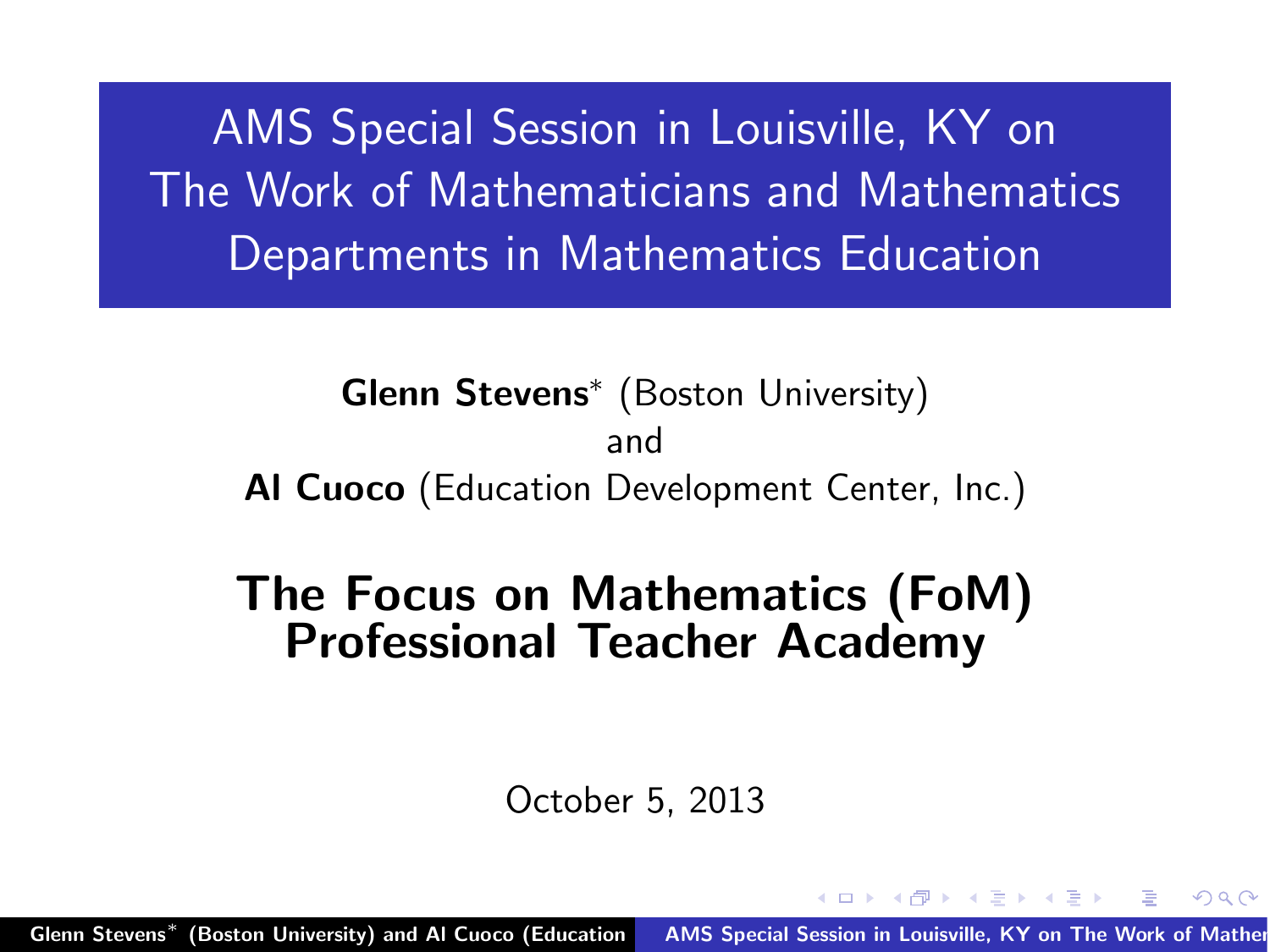#### The FoM Teacher Academy is a Collaboration of

- ▶ Education Development Center, Inc. (EDC)
- Math for America Boston (MfAB)
- in support of a community of mathematical practice that engages
	- $\blacktriangleright$  teachers and
	- $\blacktriangleright$  mathematicians

<span id="page-1-0"></span>working together to close the gap between school mathematics and mathematics as a scientific discipline.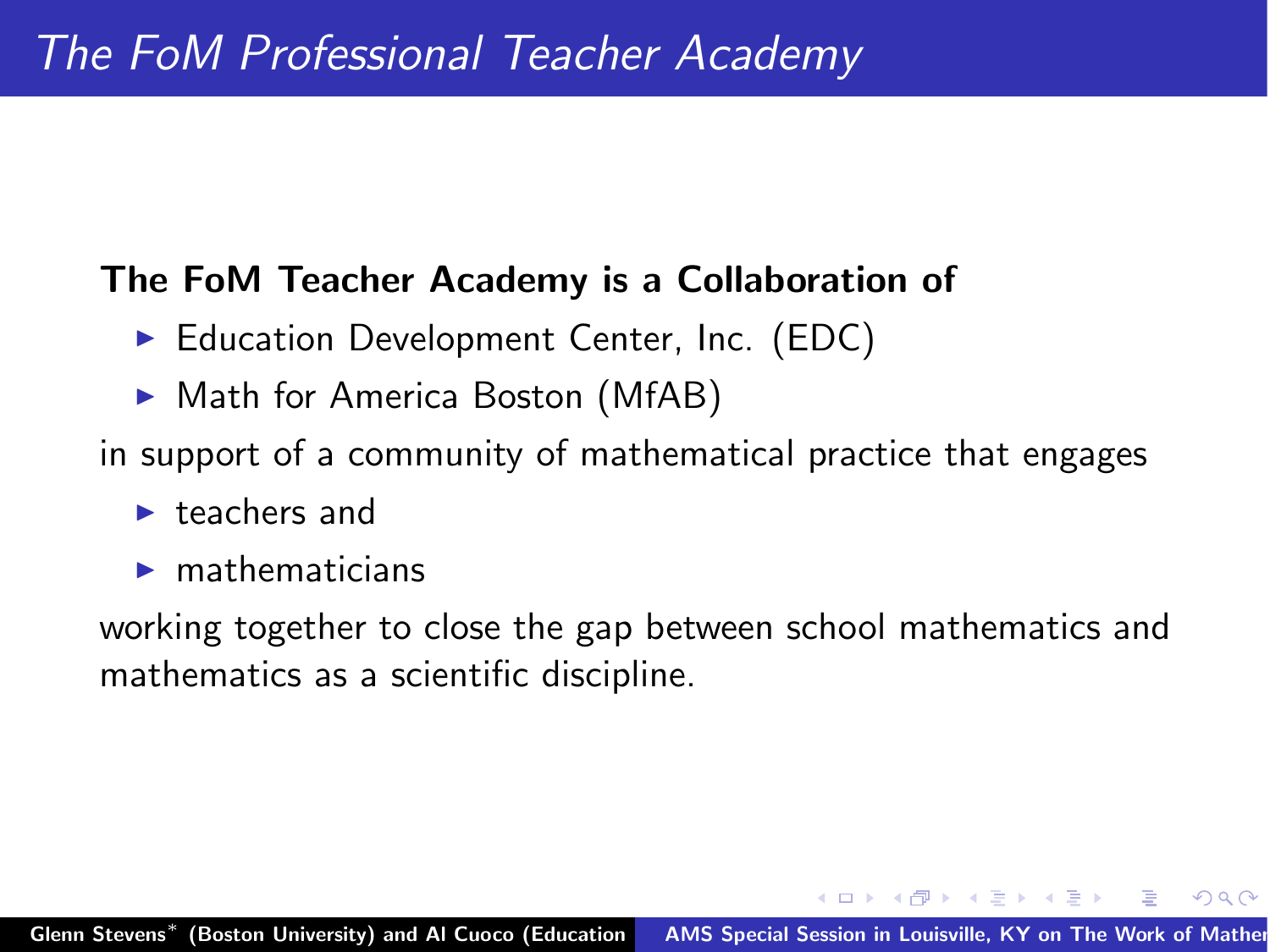## This is work in progress *...*

<span id="page-2-0"></span>Sen Stevens\* (Boston University) and Al Cuoco (Education AMS Special Session in Louisville, KY on [T](#page-2-0)[he](#page-0-0) W[o](#page-17-0)rk of Mather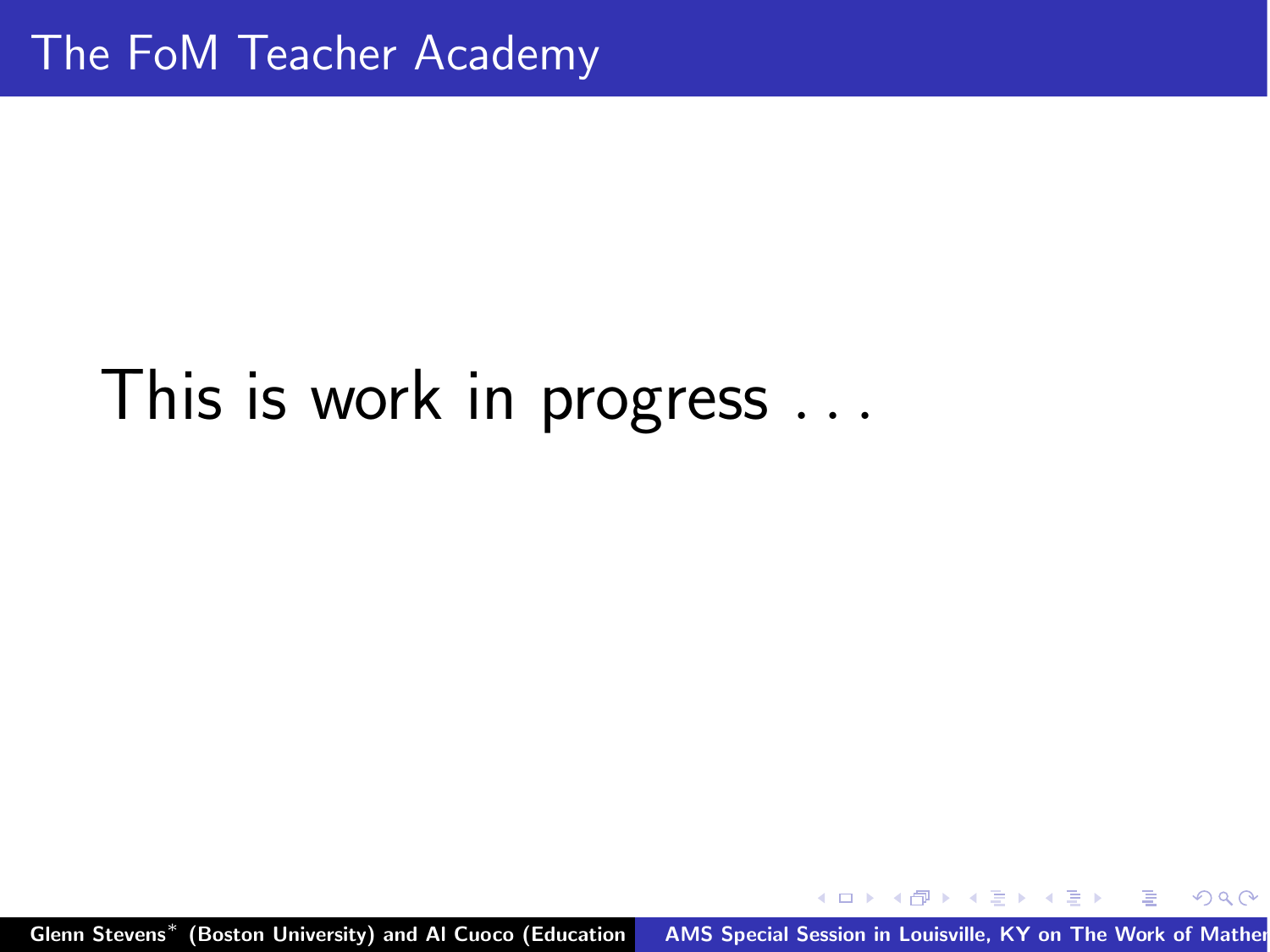## This is work in progress *...* over the past 23 years *...*

<span id="page-3-0"></span>Glenn Stevens\* (Boston University) and Al Cuoco (Education AMS Special Session in Louisville, KY on [T](#page-3-0)[he](#page-0-0) W[o](#page-17-0)rk of Mather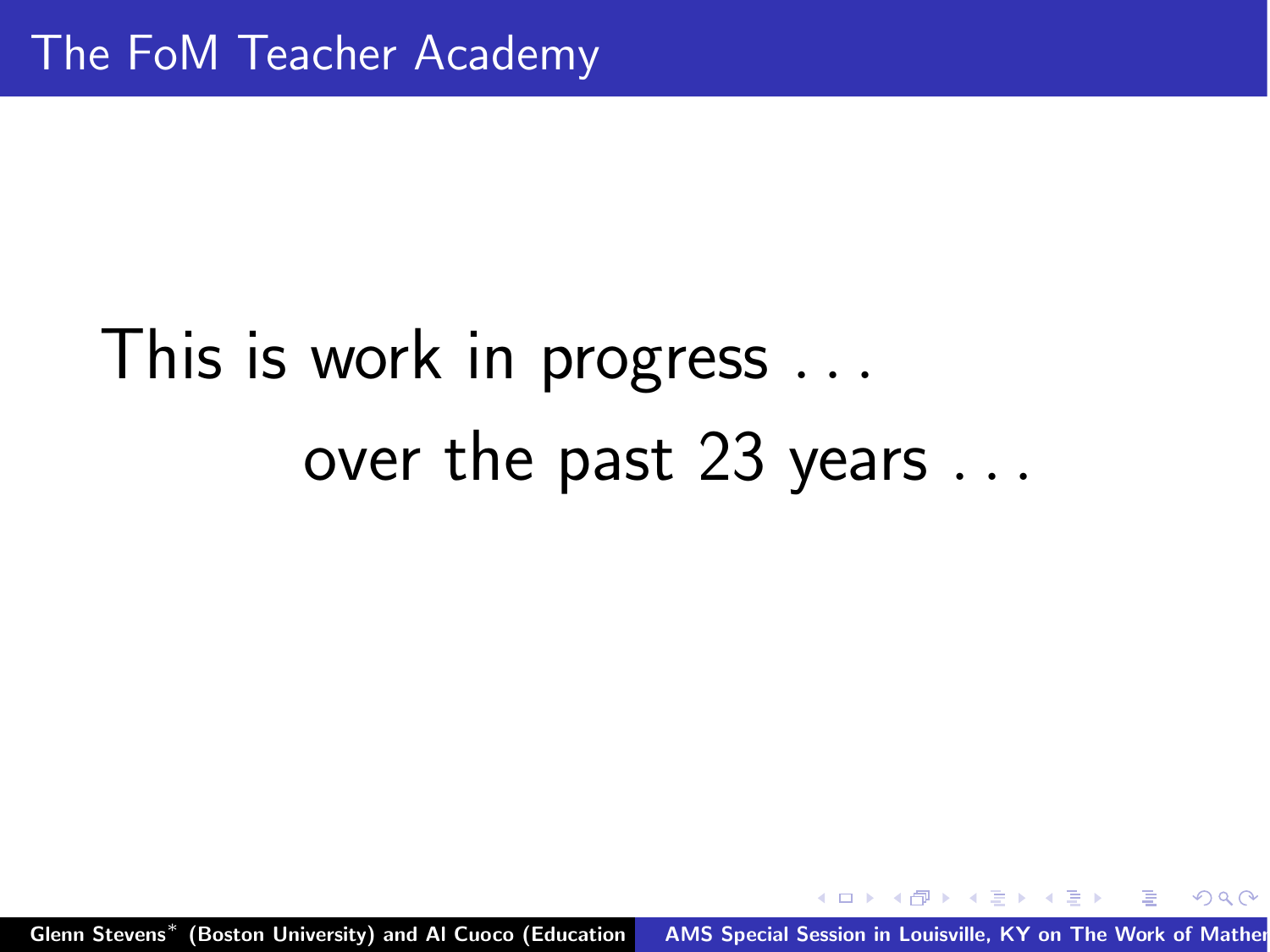## This is work in progress *...* over the past 23 years *...* and still going strong!

<span id="page-4-0"></span>Glenn Stevens\* (Boston University) and Al Cuoco (Education AMS Special Session in Louisville, KY on [T](#page-4-0)[he](#page-0-0) W[o](#page-17-0)rk of Mather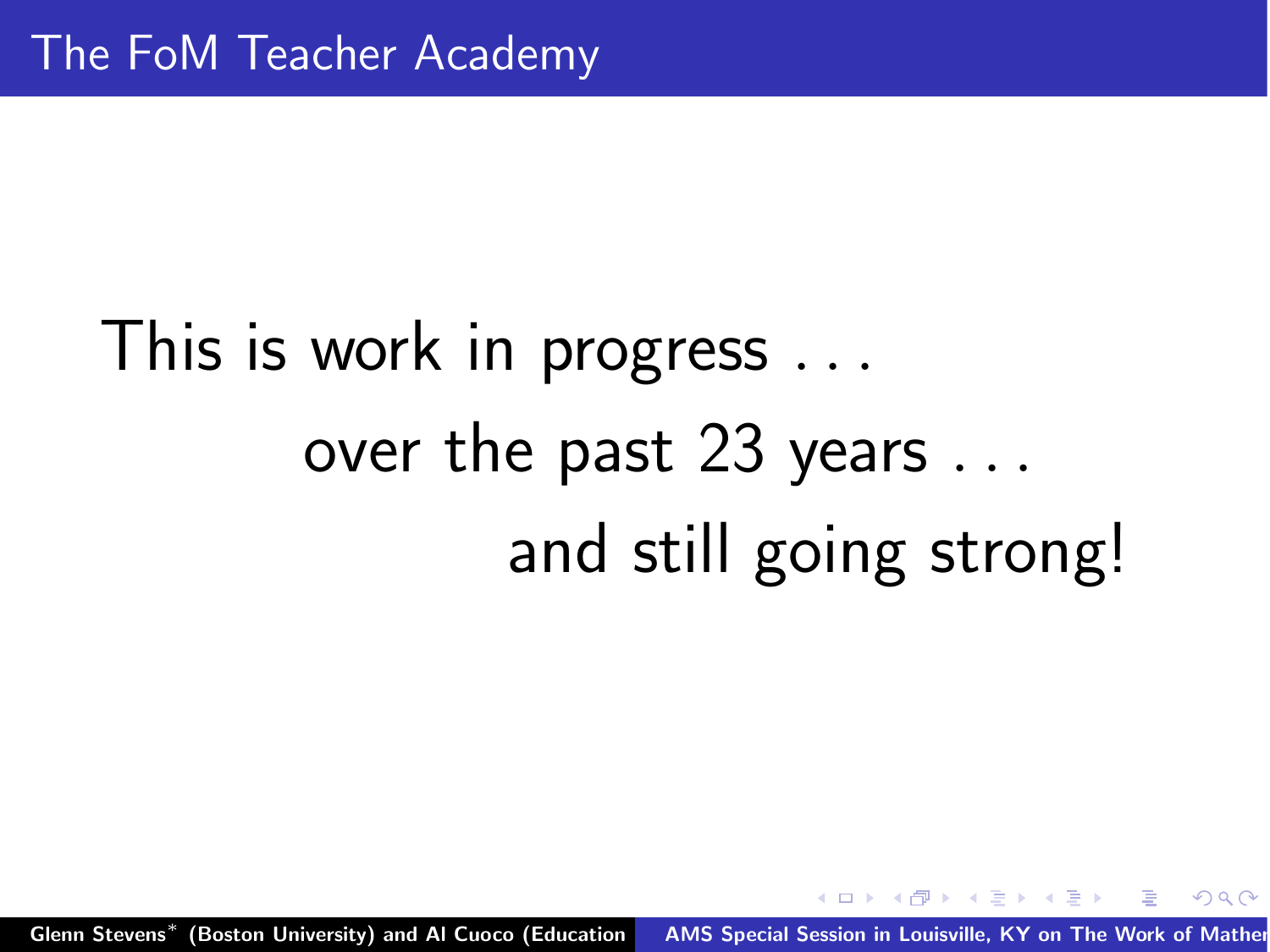A community of mathematical practice that has been evolving for almost 25 years.

- ▶ A Targeted Math and Science Partnership (MSP)
	- $\blacktriangleright$  established in 2003
	- $\triangleright$  with funding by the National Science Foundation
- ! Rooted in *PROMYS for Teachers*, initiated in 1989
- ▶ Phase II research beginning in 2009
- <span id="page-5-0"></span>▶ DRK12 project to develop measures of secondary teachers' algebraic habits of mind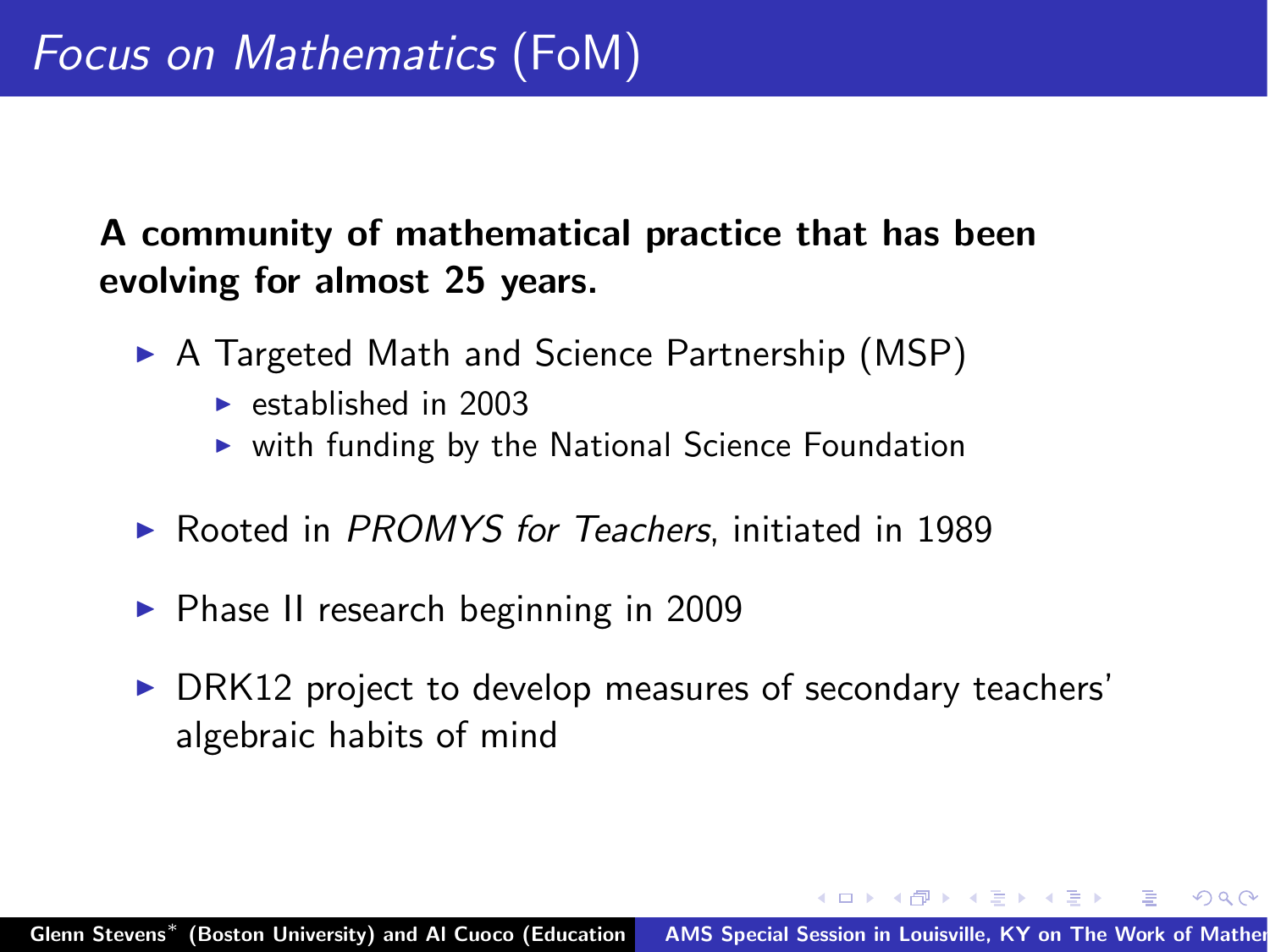#### Dedicated to improving mathematics education by building a corps of outstanding teachers and leaders.

- $\triangleright$  Recognize and support excellence
	- $\blacktriangleright$  Fellowships and salary supplements
- **Develop and support teachers as leaders of their profession**
- $\blacktriangleright$  Focus on inputs rather than outputs
	- $\blacktriangleright$  great teachers
	- $\triangleright$  excellent curricula
	- $\triangleright$  well-structured school environments
	- $\triangleright$  not narrowly defined outputs such as test scores
- Outstanding teachers serve as role models
	- **In for other teachers**
	- $\triangleright$  for those who might consider teaching as a profession

#### Working closely with MfA headquarters in New York City.

<span id="page-6-0"></span> $\left\{ \begin{array}{ccc} 1 & 0 & 0 \\ 0 & 1 & 0 \end{array} \right\}$  ,  $\left\{ \begin{array}{ccc} 1 & 0 & 0 \\ 0 & 1 & 0 \end{array} \right\}$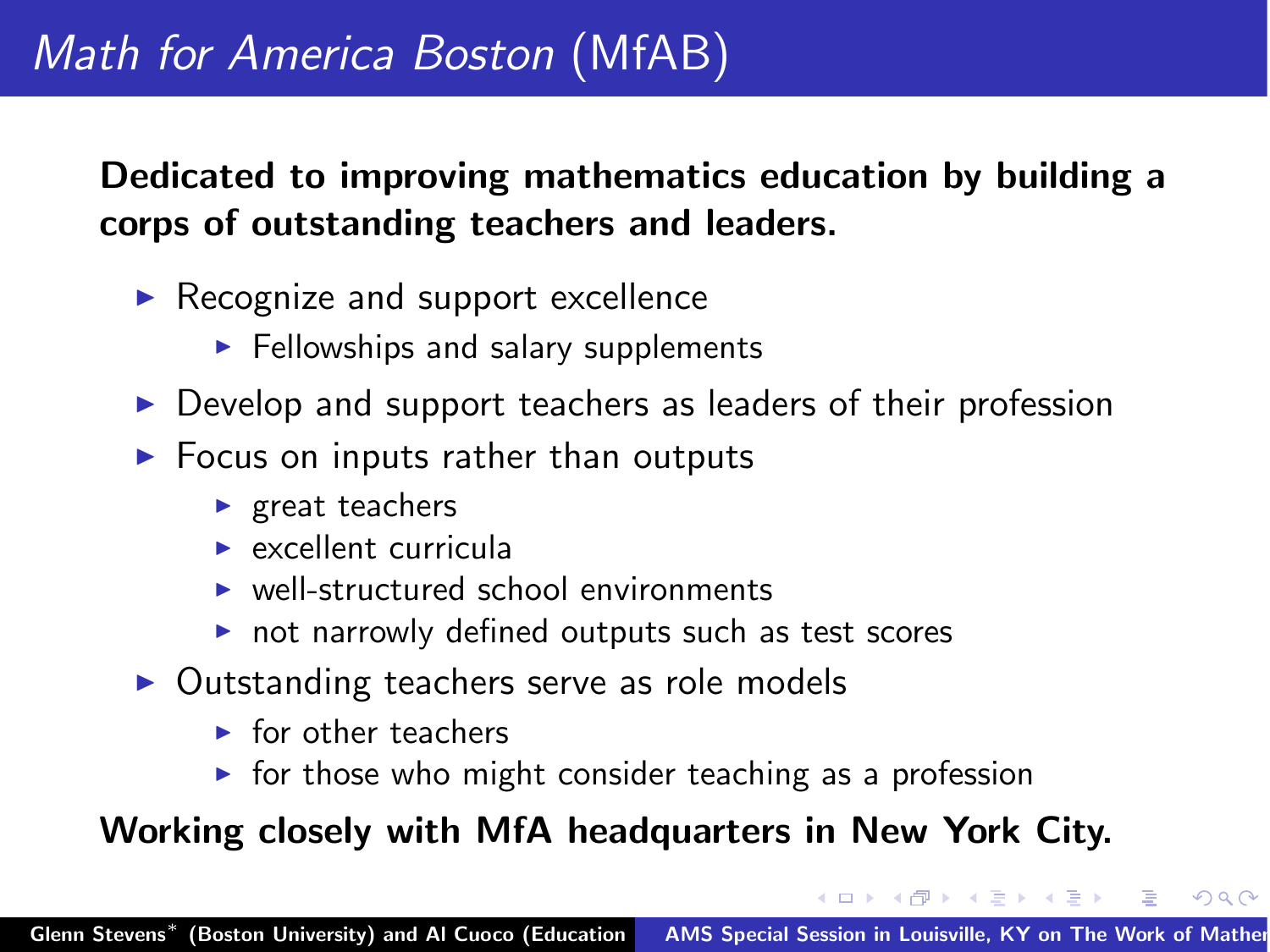## Massachusetts STEM Master Teacher Corps (MSMTC)

Beginning with mathematics, our ultimate goal is to advance STEM teaching and learning across the Commonwealth of Massachusetts by

- **EXAM** recognizing and rewarding our best and brightest STEM teachers, and
- $\triangleright$  providing them with opportunities to advance and improve their own profession.
- The FoM Academy will be a professional school
	- $\triangleright$  for and by practicing mathematics teachers
	- $\blacktriangleright$  providing graduate level courses
	- $\blacktriangleright$  and authentic mathematical experiences
	- $\triangleright$  tailored to profession-specific mathematics used by secondary teachers in their work

<span id="page-7-0"></span>メロメ メタメ メモメ メモメ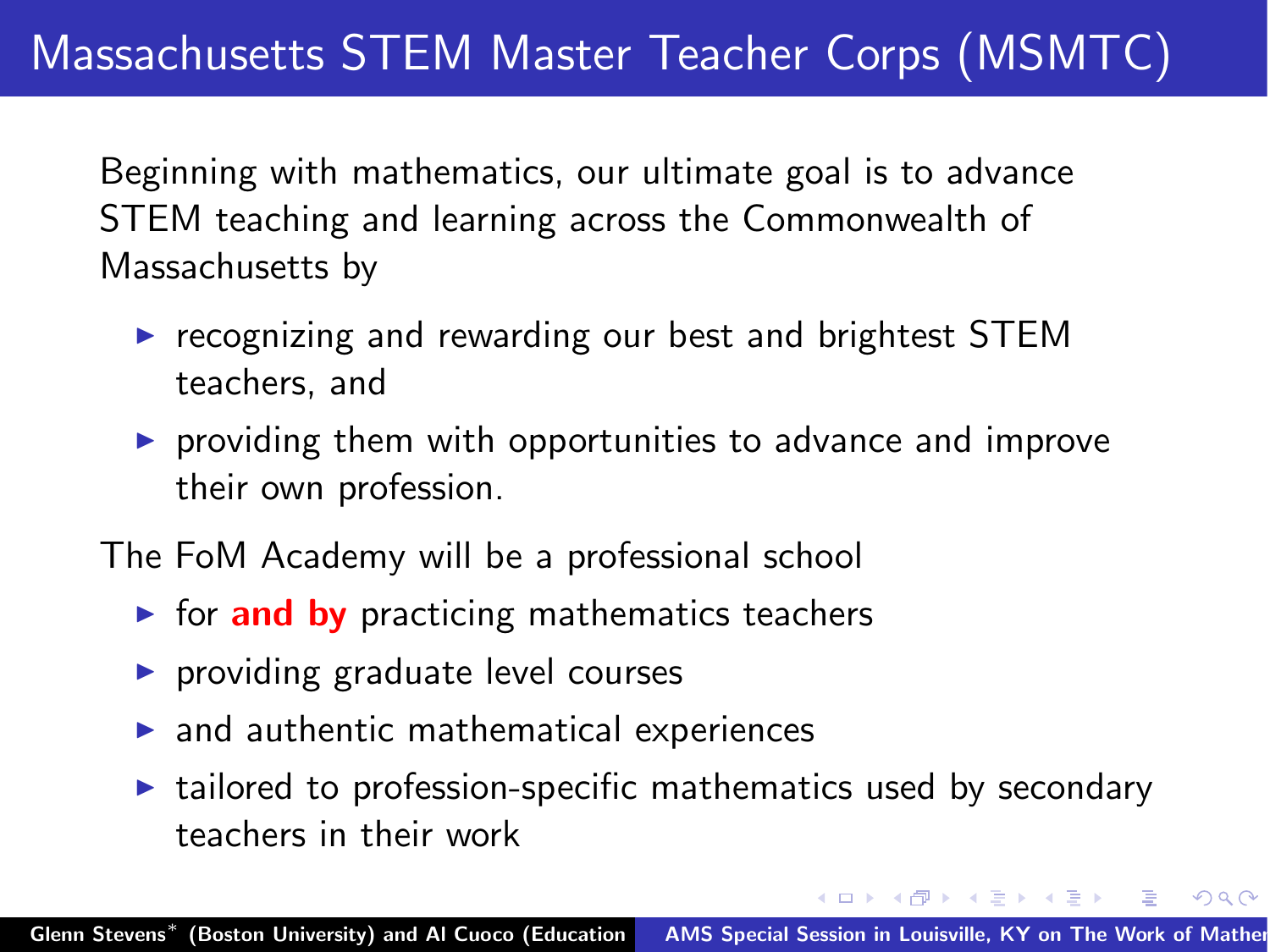#### Distinctive Features

- ▶ Depth over Breath
	- $\triangleright$  Focus on one aspect of improving education
- **E** Focus on Mathematics
	- $\triangleright$  Everything we do revolves around mathematics
- $\blacktriangleright$  Capacity building
	- $\blacktriangleright$  Teachers drive their own professional development
- <span id="page-8-0"></span> $\triangleright$  Community building
	- ! Mathematicians, teachers, and education researchers work and learn together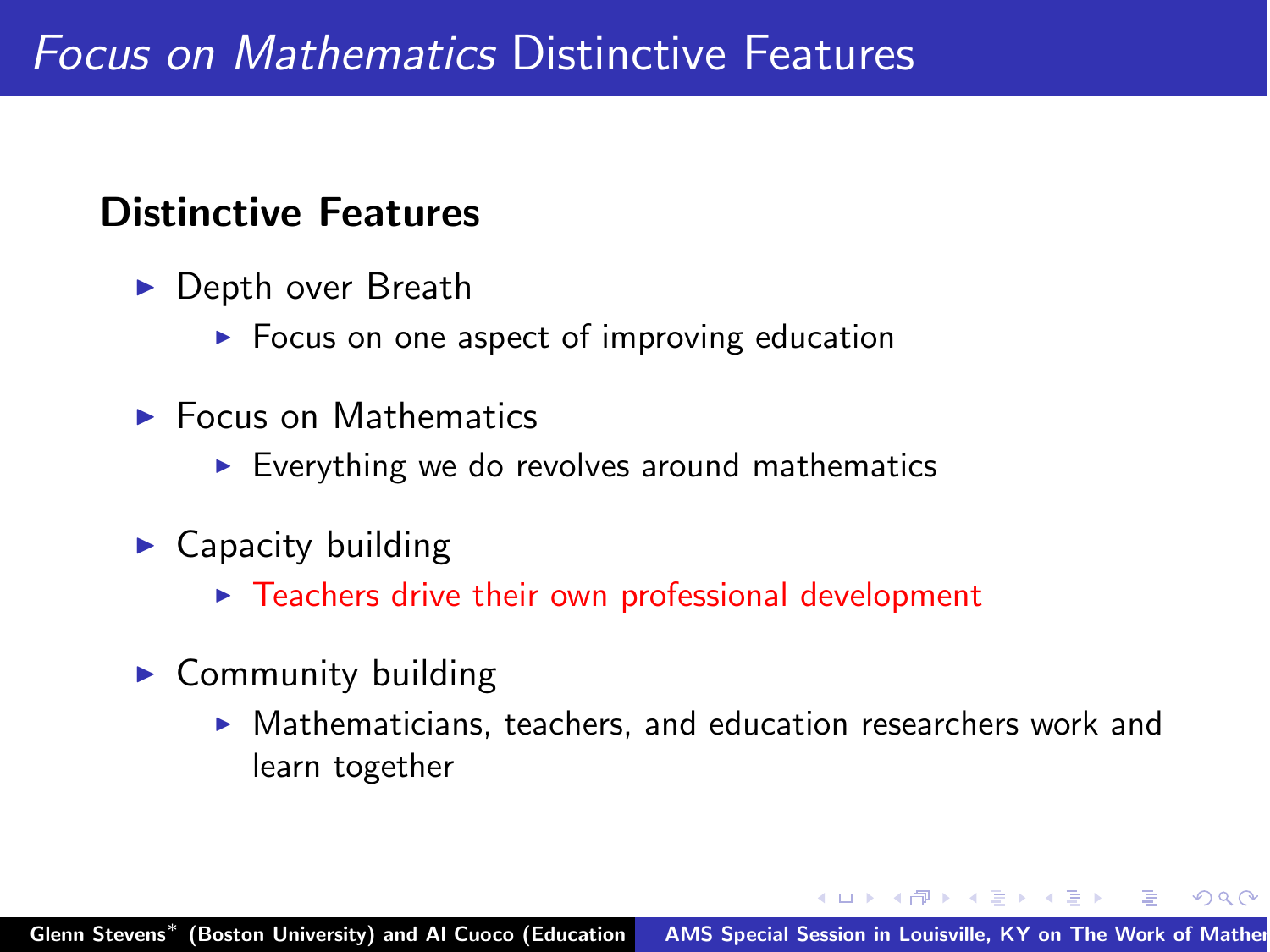The FoM partnership has established

- ▶ Study Groups
- $\triangleright$  Seminars and colloquia
- $\triangleright$  A new graduate degree program
	- $\triangleright$  Master of Mathematics for Teacing (MMT)
- $\blacktriangleright$  Summer Institutes
- $\triangleright$  Mathematics fairs and Mathematics Expo for students
- $\blacktriangleright$  Research collaboratives
- $\blacktriangleright$  Evaluation and case studies
- <span id="page-9-0"></span> $\triangleright$  Teachers in leadership roles throughout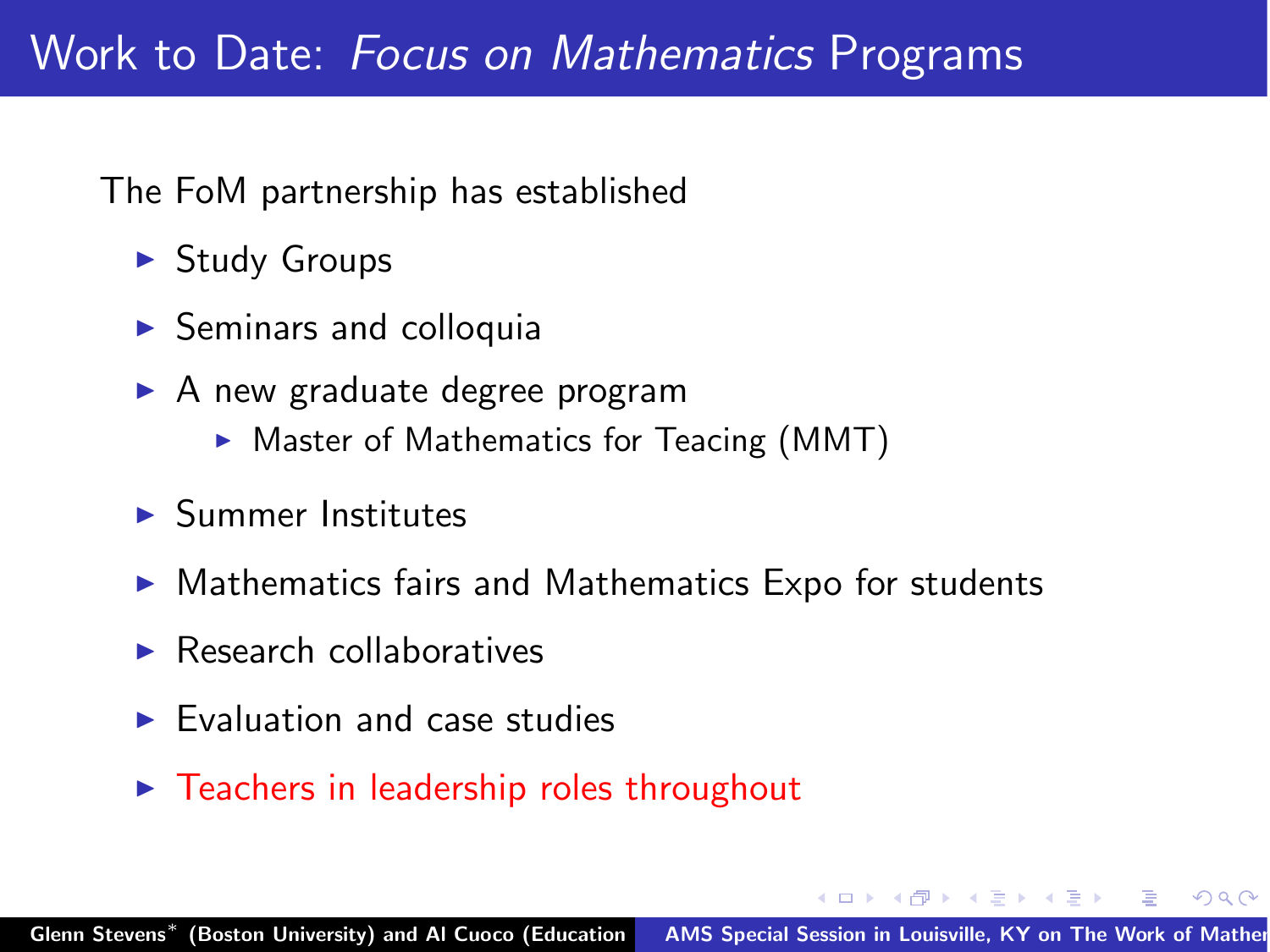### CBMS: Mathematics Education of Teachers II

#### Expert mathematics teachers

- $\triangleright$  Know mathematics as a **Scholar**:
	- $\triangleright$  its major results, its history of ideas, its connections to pre-college mathematics
- $\triangleright$  Know mathematics as an Educator:
	- $\triangleright$  how mathematical ideas develop in learners, algebra and arithmetic, geometry, analysis.
- $\triangleright$  Know mathematics as a **Mathematician**:
	- $\triangleright$  have deep experience of the doing of mathematics
	- **Exampling with problems, becoming completely absorbed in** mathematical activity for a sustained period of time
- $\triangleright$  Know mathematics as a Teacher:
	- $\triangleright$  mathematics that is specific to the teaching profession
	- $\triangleright$  the craft of task design and the "mining" of student ideas

<span id="page-10-0"></span> $\Omega$ 

イター・メディ スティー

#### Distinctive is the FoM Academy's focus on the third of these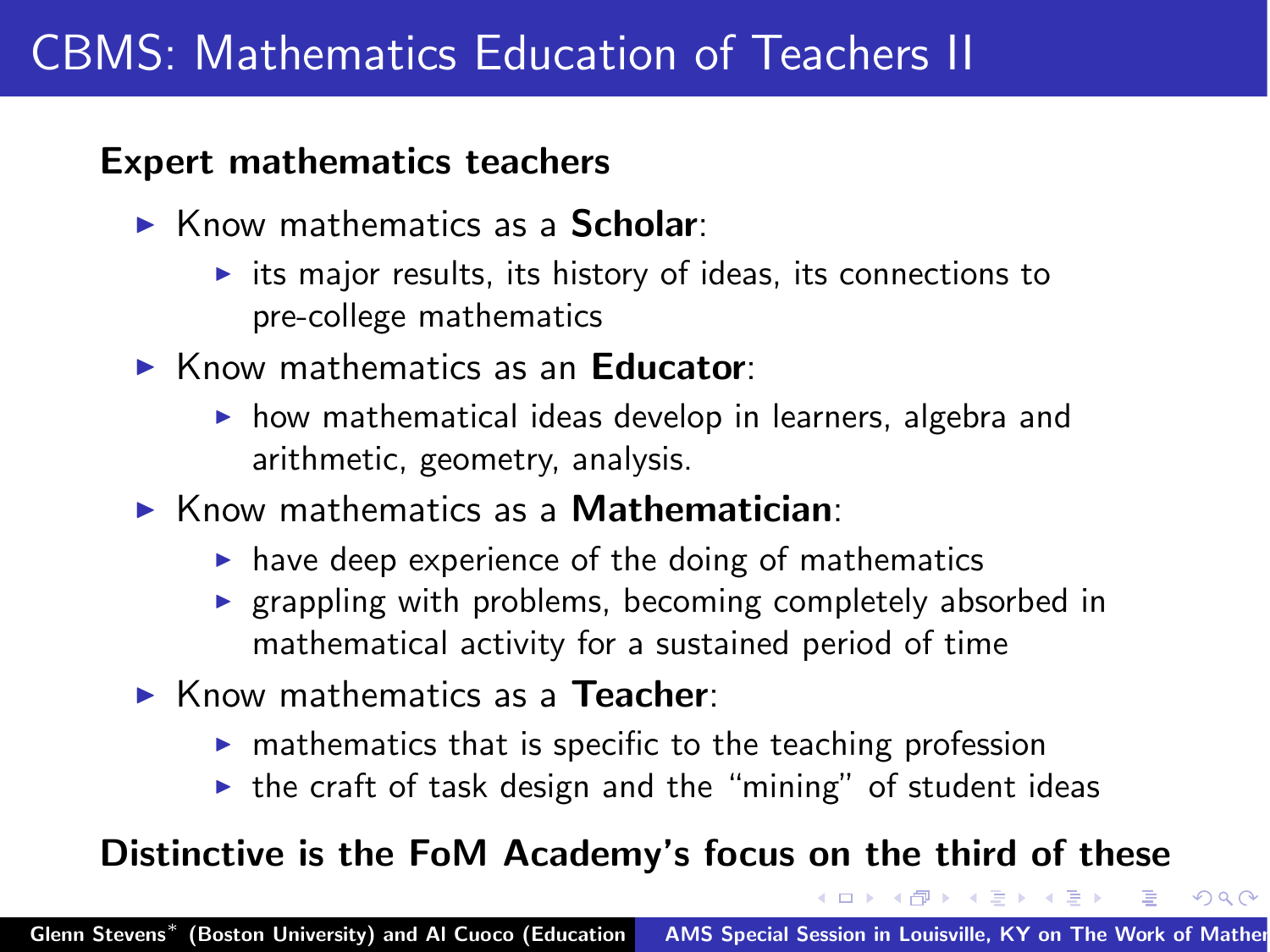#### $\triangleright$  Examining the whole mathematical enterprise

- $\triangleright$  as a coherent body of knowledge
- <span id="page-11-0"></span> $\triangleright$  as a way of thinking and inquiring about the world we live in
- ! Having *deep experience of the doing of mathematics* e.g.
	- $\triangleright$  grappling with problems
	- $\blacktriangleright$  building intuition
	- $\blacktriangleright$  developing theories
	- $\triangleright$  becoming completely absorbed in mathematical activity for a sustained period of time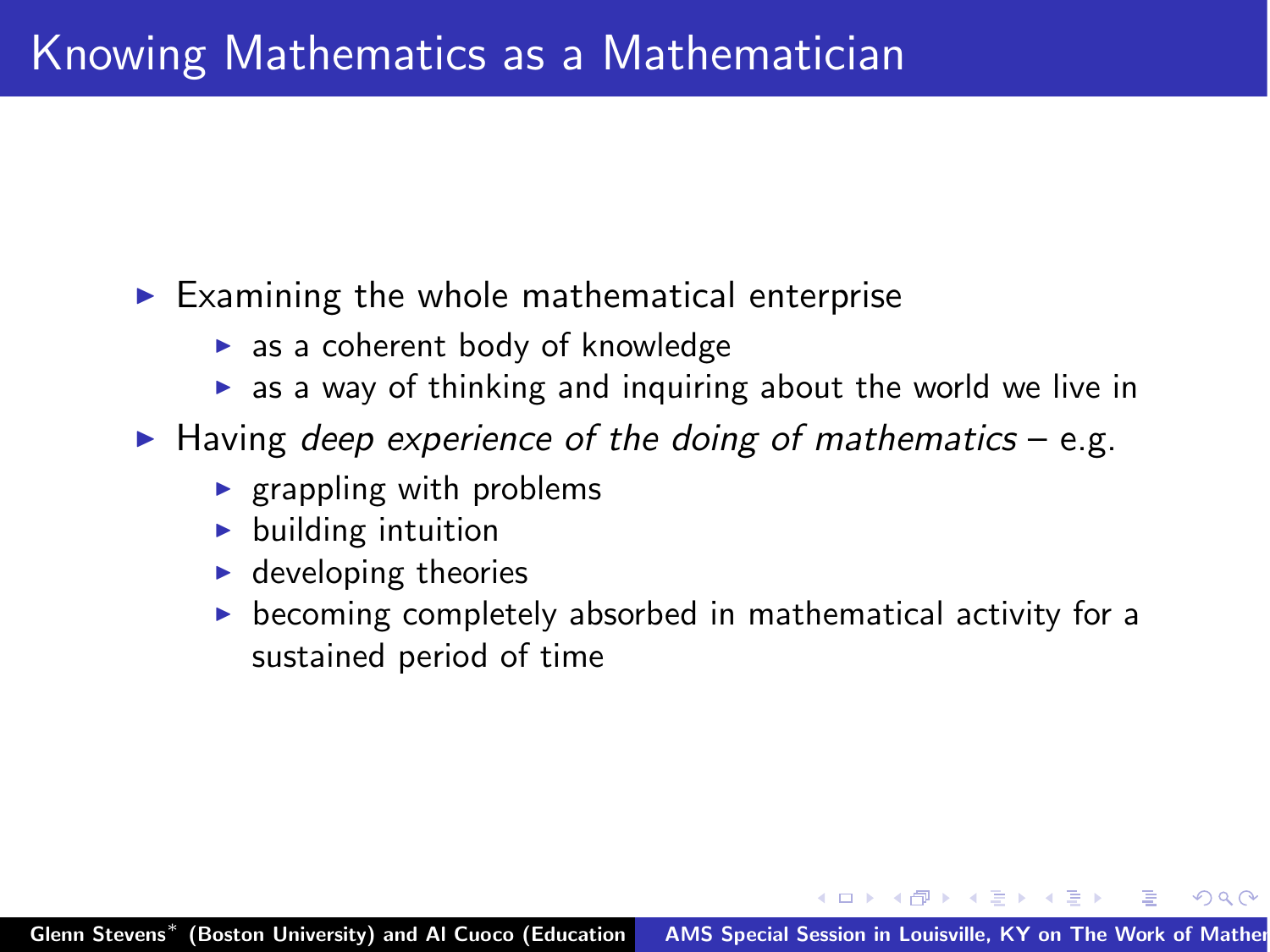It has been observed in every human activity experience comes first, and as this experience grows the need for communication motivates the development of language. Sadly enough, in our classroom practice we place language first and experience second. We worry about what we should say in order to help the students understand. By this we mean to provide the effect of experience through the use of suitably chosen words. Not unexpectedly, the effect is at best a very pale image of the real thing.

<span id="page-12-0"></span>Arnold Ross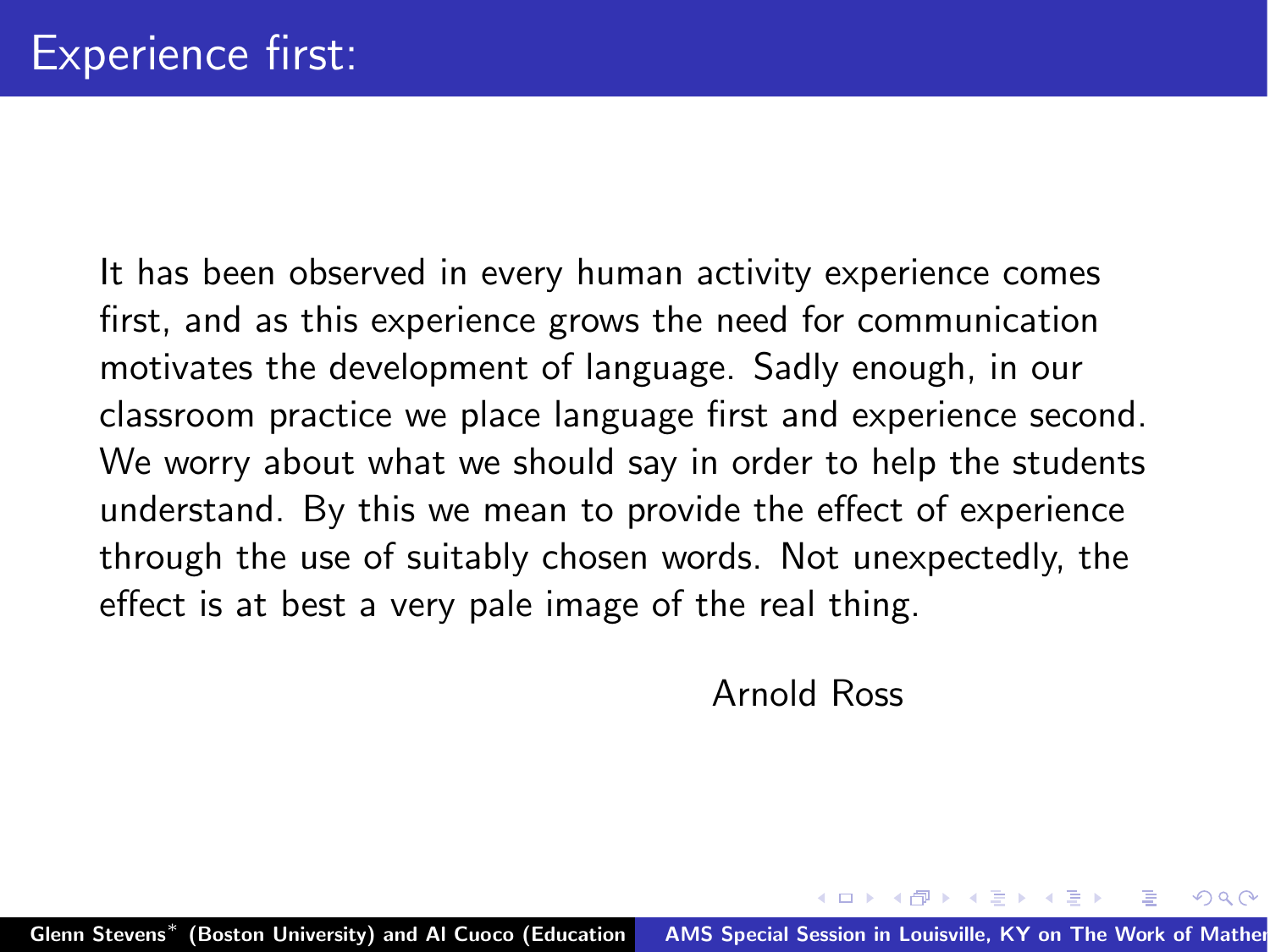- $\blacktriangleright$  Teachers and mathematicians experiencing mathematics together
	- $\triangleright$  as a collaborative activity
	- $\blacktriangleright$  alongside students
	- $\triangleright$  as an empirical science
	- $\blacktriangleright$  as exploration
- <span id="page-13-0"></span> $\blacktriangleright$  Key Features
	- $\triangleright$  emphasis on learning and problem-solving
	- $\blacktriangleright$  depth over breadth
	- ! strengthening *mathematical habits of mind*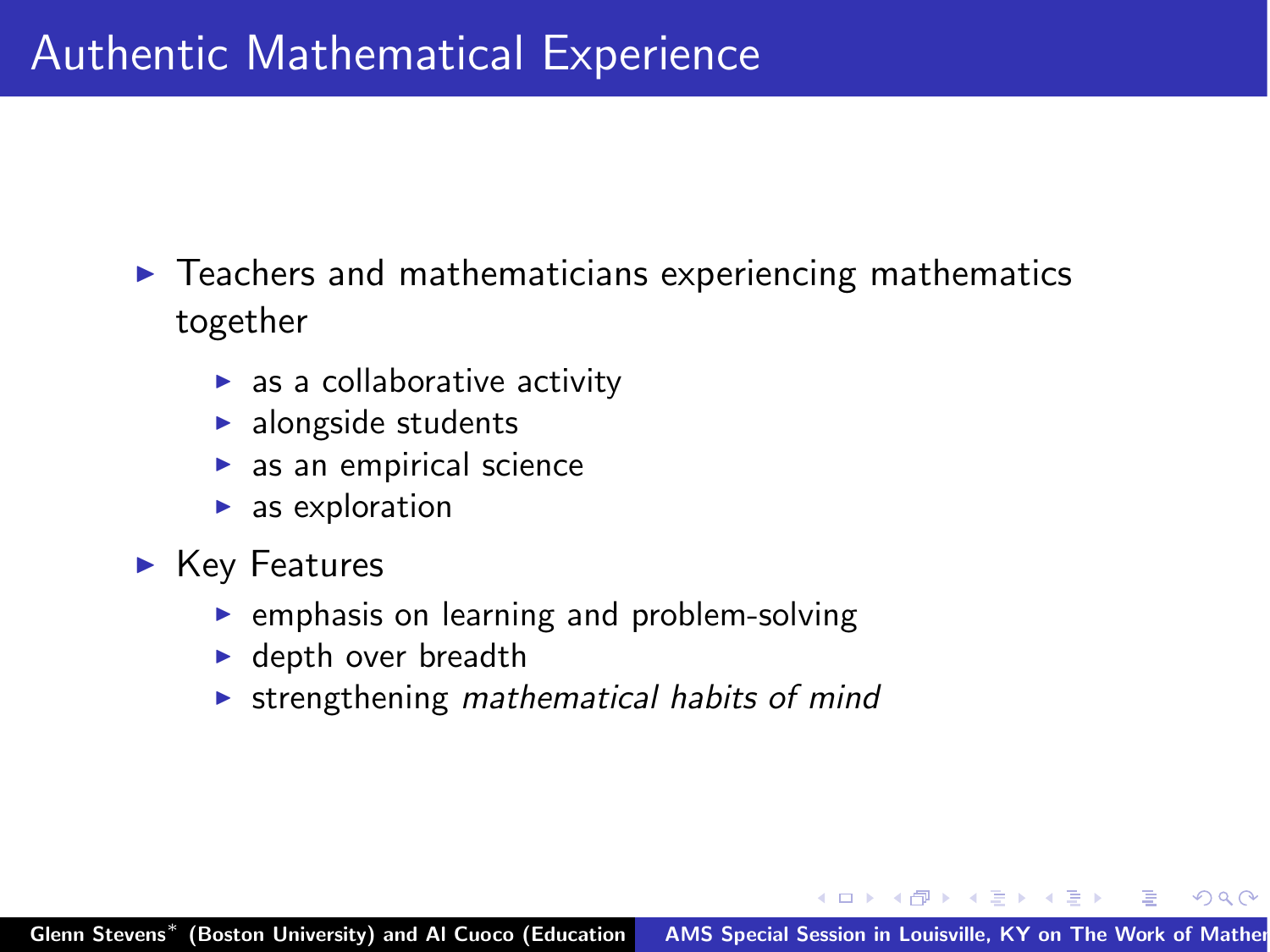## Typical features of an immersion experience

- $\blacktriangleright$  Immersion in new ideas
- $\blacktriangleright$  Necessity for open communication
- $\triangleright$  Acquiring taste for hard problems
- $\blacktriangleright$  The central role of experience
	- $\blacktriangleright$  empirical basis of mathematical knowedge
	- $\triangleright$  personal experience as guide for exploration
- **EXECT** Learning good judgement in recognizing significant ideas
- $\blacktriangleright$  Sharing ideas with others
	- $\blacktriangleright$  in writing
	- $\blacktriangleright$  in seminars
- $\triangleright$  Questioning answers
- <span id="page-14-0"></span> $\blacktriangleright$  Low threshold – high ceiling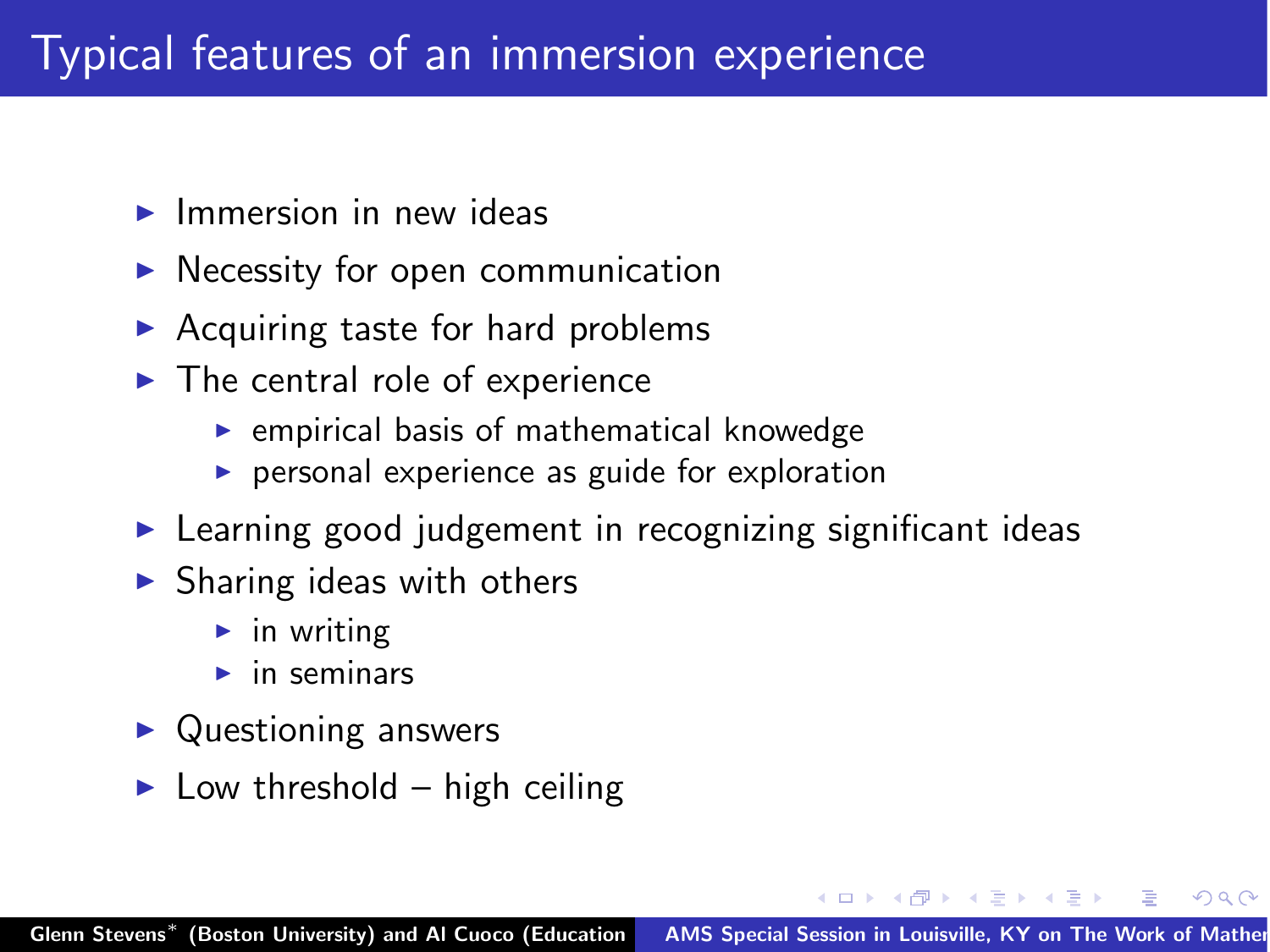## The PROMYS community

- $\blacktriangleright$  First year participants
	- $\triangleright$  60 high school students
	- $\blacktriangleright$  23 teachers
- $\blacktriangleright$  Returning participants
	- $\triangleright$  23 high school students
	- $\blacktriangleright$  12 teachers
- ▶ Counselors
	- $\blacktriangleright$  22 undergraduates
	- $\triangleright$  9 teacher alumni and 4 graduate students
- <span id="page-15-0"></span> $\blacktriangleright$  Faculty
	- $\triangleright$  7 mathematicians (for seminars)
	- $\triangleright$  6 mathematicians (as outside research mentors)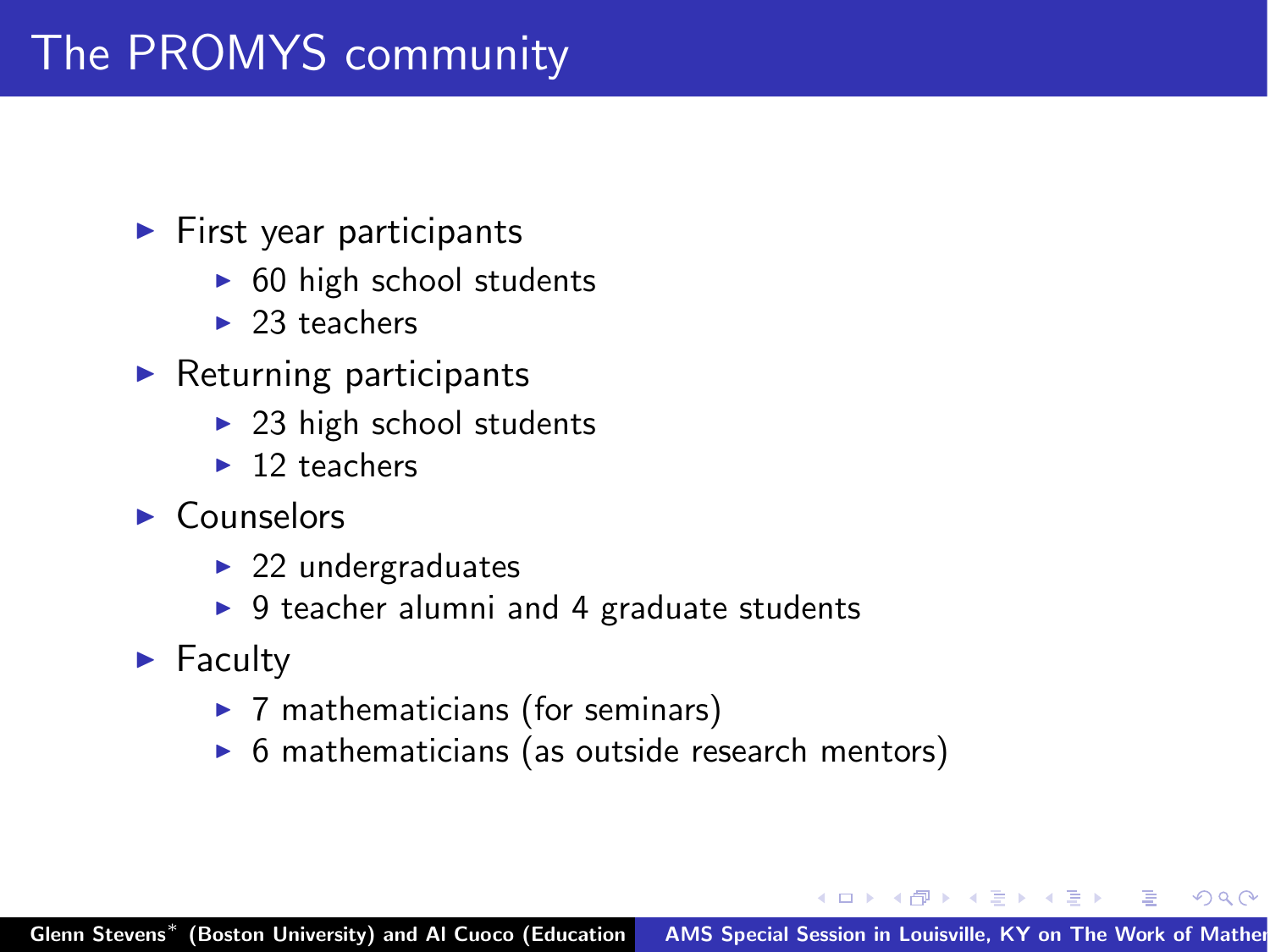### Mathematical Habits of Mind

#### $\blacktriangleright$  Acquiring experience

- $\blacktriangleright$  numerical experimentation and alert observation
- $\triangleright$  mathematics as an empirical science
- $\triangleright$  practice enhancing skills
- $\triangleright$  inductive reasoning building intuition and sense-making

#### $\triangleright$  Use of language

- $\blacktriangleright$  precision
- $\triangleright$  asking good questions, formulating conjectures
- reasoning  $-$  proofs and disproofs

#### $\blacktriangleright$  Review

- $\blacktriangleright$  identifying important ideas
- $\triangleright$  making sense of complex problems
- $\blacktriangleright$  looking for connections

#### $\blacktriangleright$  Generalization

- $\triangleright$  broadening applicability
- <span id="page-16-0"></span> $\blacktriangleright$  questioning answers